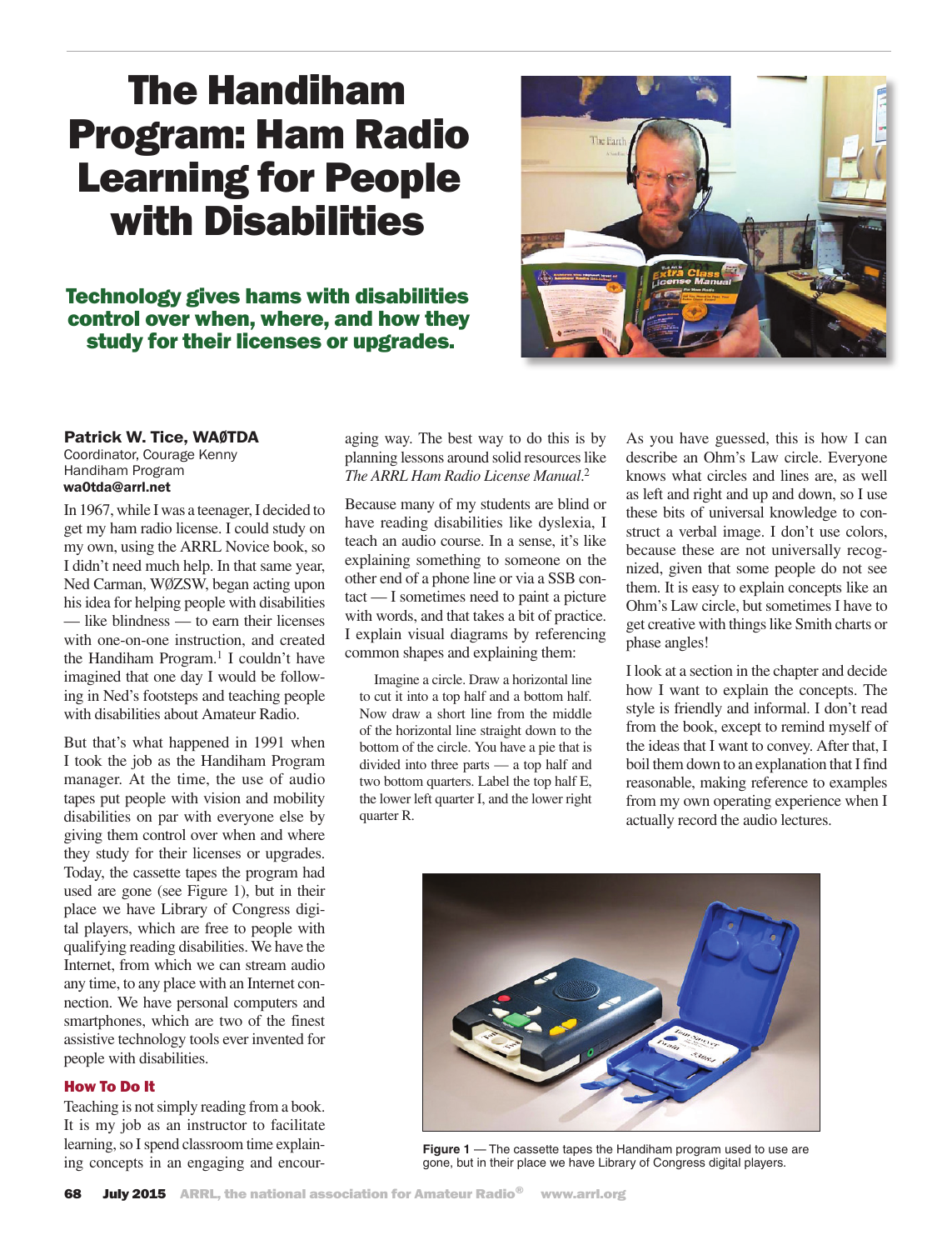

Transport Ducks Screente Effect Analyse Hop<br>  $\begin{array}{|c|c|c|c|c|}\n\hline\n\textbf{1} & \textbf{1} & \textbf{1} & \textbf{1} & \textbf{1} & \textbf{1} & \textbf{1} & \textbf{1} & \textbf{1} & \textbf{1} & \textbf{1} & \textbf{1} & \textbf{1} & \textbf{1} & \textbf{1} & \textbf{1} & \textbf{1} & \textbf{1} & \textbf{1} & \textbf{1} & \textbf{1} & \textbf{1}$  $\mathbf{u}$ ) .<br>38 . 28 . 32 . 8 . 24 . 32 . 32 . 8  $\overline{a}$ 1500 star and the start of the start of the start of the start of the start 

**Figure 3** — Screenshot of a file in *Audacity* that has been processed and is ready for export to MP3 format.

**Figure 2** — A sample rate that balances audio quality with file size.

Reviews in the lecture series can come at intervals after each chapter, or at the end of each section as part of the audio lecture. I use the *ARRL Question Pool Supplement* published at **arrl.org** because it follows the organization of the *License Manual,* which is available in Technician, General, and Amateur Extra class editions. Its organization into section-specific parts makes this a great review tool. I read each question verbatim, and then give only the correct answer, sometimes with further explanation if it is warranted.

# Audio Tools

Since all recording is done at a computer, I need to use a headset microphone for consistent audio. A USB headset is preferable since I can set the audio levels for the USB "sound card" as a separate set of controls. *Audacity*, the free, open-source cross-platform recording software is a good choice for anyone with a *Windows* PC, Mac, or *Linux* machine.<sup>3</sup> It can be downloaded at **audacity.sourceforge.net/download/**.

I open *Audacity* once I have developed my lesson plan, and then create a filename that does two things:

1) Keeps the files in the proper order, and

2) Tells me and my students what the file is about.

Many of my students will be using computers or other assistive technology devices to read these file names, so files need to be named in a way that allows these devices to navigate through the lecture series easily.

Audio editing with *Audacity* is easy (see Figures 2 and 3), because I can stop the recording at any time if the dog barks or the phone rings, and I just select and delete the part of the waveform that I don't want and re-record it. I can pause to think about what I'm going to say, then say it and let the software remove the pauses later. Levels can be adjusted, too. I never read from a scripted text while teaching. It is the same as if I am working with my students in front of a class or as part of a small group.

## Access to the Instructor

No matter what level course I'm teaching, I cannot assume that everyone will understand everything. I invite questions by giving my contact information in the audio and in e-mail reminders about upcoming lectures. A student can ask a question as easily at 4:00 AM as another can at 7:00 PM.

To make it easy for my students to contact me, I keep regular "office hours" and structure my week to include regular e-mail reminders to my students. I use a mailing list to manage this weekly contact, and have set the "reply" to return to my own e-mail address in case a student has a question about the material. The point is to make it easy to contact me.

## Distribution of Materials

Some e-mail services limit attachment size while others allow large files. It is almost always best to place the files on a server somewhere and then to simply reference them in an e-mail message or on the club website with a path to the file. Some users have limited bandwidth, especially if they are getting their Internet via a smartphone or tablet through a cellular carrier. Those users will not appreciate getting huge file attachments that slow down their messaging and burn through their data plans (see Figure 4). It is better to send an e-mail with a link, which they can follow when they can connect via their home network.

| 65107-Volunteer_Examiner_Program.mp3 | 10,989 KiB |
|--------------------------------------|------------|
| 65108-Grab_Bag_of_Regulations.mp3    | 10,685 KiB |
| 65109-Review_of_math_concepts.mp3    | 8.238 KiB  |
| 10-Energy_Storage_and_Discharge.mp3  | 15,496 KiB |
| <b>题 11-RL_Time_Constants.mp3</b>    | 6,924 KiB  |
| 12-Phase_Angle.mp3                   | 9,764 KiB  |
|                                      |            |

**Figure 4** — Most MP3 audio files will be too large to send as file attachments, as you can see in this screen capture taken from a secure FTP session.

> "friendly URLs," which might read "We learn about diodes," instead of a long link. Long links must be avoided in e-mail reminders because they will word-wrap and be broken, resulting in students replying to say that the links do not work.

> Speaking of "friendly links," it's important to keep in mind that blind computer users will have screenreading software, which voices websites in a linear fashion. Blind users have to listen to the content from top to bottom, which can be time-consuming on a busy, complicated web page. The goal is to get students to the study material as efficiently as possible, so there is no point in creating a web page that has lots of graphics, sidebars, or widgets. Links are explanatory, so that anyone reading only the links (such as a blind student reading with screenreading software) can easily tell what they mean.

> A helpful link might say something like, "In our fifth audio lecture, we learn about three types of station control." A link that says simply, "Click here," isn't going to be helpful to a student with a visual impairment.

## Resources

Check each license manual's web page on **arrl.org** for links to extras like the question

Having a web page allows me to write